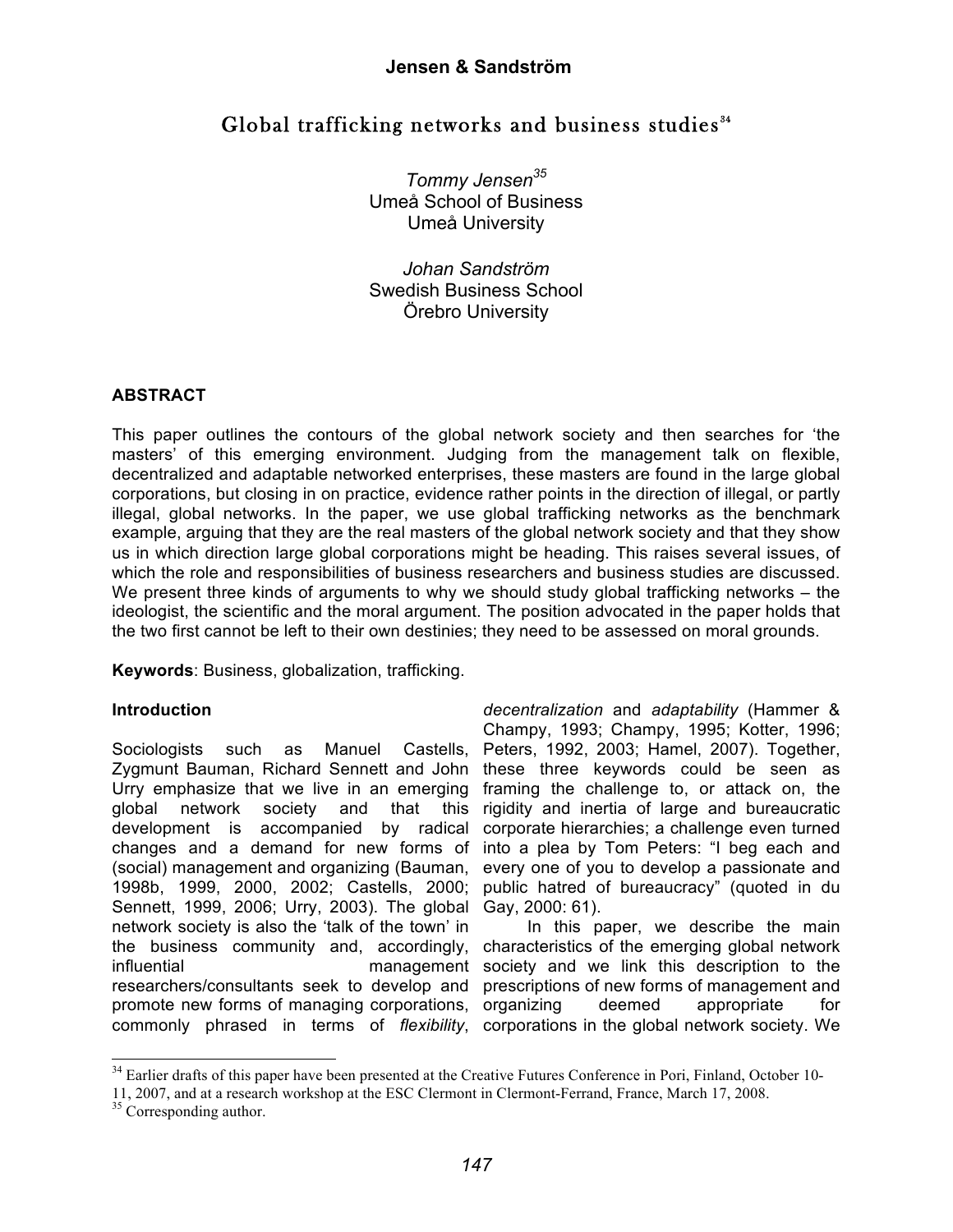argue that those prescriptions oftentimes echo studies might be indicative of which direction the rhetoric of large global corporations, but large global corporations are heading. Hence, that when taking into account these corporations' practices, even though they are among the top beneficiaries of the emerging global network society and partly responding to calls for flexibility, adaptability and decentralization, they do not walk the talk, yet.

Following this, we move to the question of where to find a better match to the ideal global corporation *in practice*; a search that takes us to places that we might not want to go. It takes us in the direction of illegal, or partly illegal, global networks. Such networks are basically living the management talk for how a modern global corporation ought to organize. More precisely our search leads us to the global trafficking network, which seems to have an ideal design for organizing in the global network society.

A consequence of this, we argue, is that business studies of trafficking networks are needed (and of other illicit organizations and networks as well for that matter). As an academic field, with its particular expertise, such studies would increase the understanding of the way in which global trafficking networks organize and therefore be of valuable assistance in actions taken to terminate these organizations and their ruthless exploitation of (mainly) women and children. According to figures from the UN.GIFT (see reference list) on human trafficking alone (there are also other, both living and dead, things that are trafficked on a global scale), about 1.2 million children are subjected to trafficking each year. Of all victims (estimates indicate that a stunning 4 millions could be subjected every year), 95% experience violence or sexual abuse when trafficked. About half of the victims of trafficking know the perpetrator and for every 800 people trafficked, only one person is convicted.

However, even though this paper hopefully will assist in persuading researchers in the field of business studies to explore these networks in order to combat trafficking, the main aim of this paper is different. The aim is rather to bring forth another reason for why business studies on global trafficking networks the principal strategies aimed at slanting that are needed. In short, we argue that such factor in ones' favour" (Bauman, 2002: 165).

such studies might teach us about some of the dark sides emerging when legitimate and legal corporate operations are trying to walk the talk, trying to succeed in exercising flexibility, adaptability and decentralization. That global corporations have not yet become globally networked organizations also means that there is still time to prevent some of the dark sides from emerging in the future.

In the last section of the paper, we present three arguments to why we – as researchers in the field of business studies – should study these networks. The arguments are labeled: the ideological, the scientific and the moral argument. In our discussion, we emphasize the moral argument and draw out some of the implications for business studies based on this.

#### **The globally networked corporation**

Manuel Castells argues that the need for new forms of organizing is driven by a new technological paradigm: "What is new in our age is a new set of information technologies" and since "information processing is at the source of life, and of social action, every domain of our eco-social system is thereby transformed" (2000: 10). For Castells, information technology is paramount on all aggregate levels – it is *the feature* of the global economy as well as of the networked economy, populated by so-called networked enterprises.

For Zygmunt Bauman, information technology, together with other current social transformational forces, such as individualization and consumerism, and liberalization and the dismantling of the social welfare, make up the rationale of what he terms a liquid modernity (Bauman, 2000, 2002, 2006). A key part of Bauman's analysis of the emerging global network society is that the "stuff of which a new hierarchy of power is built, the paramount stratifying factor" is the ability to be constantly on the move, never to get stuck, "while speed and acceleration are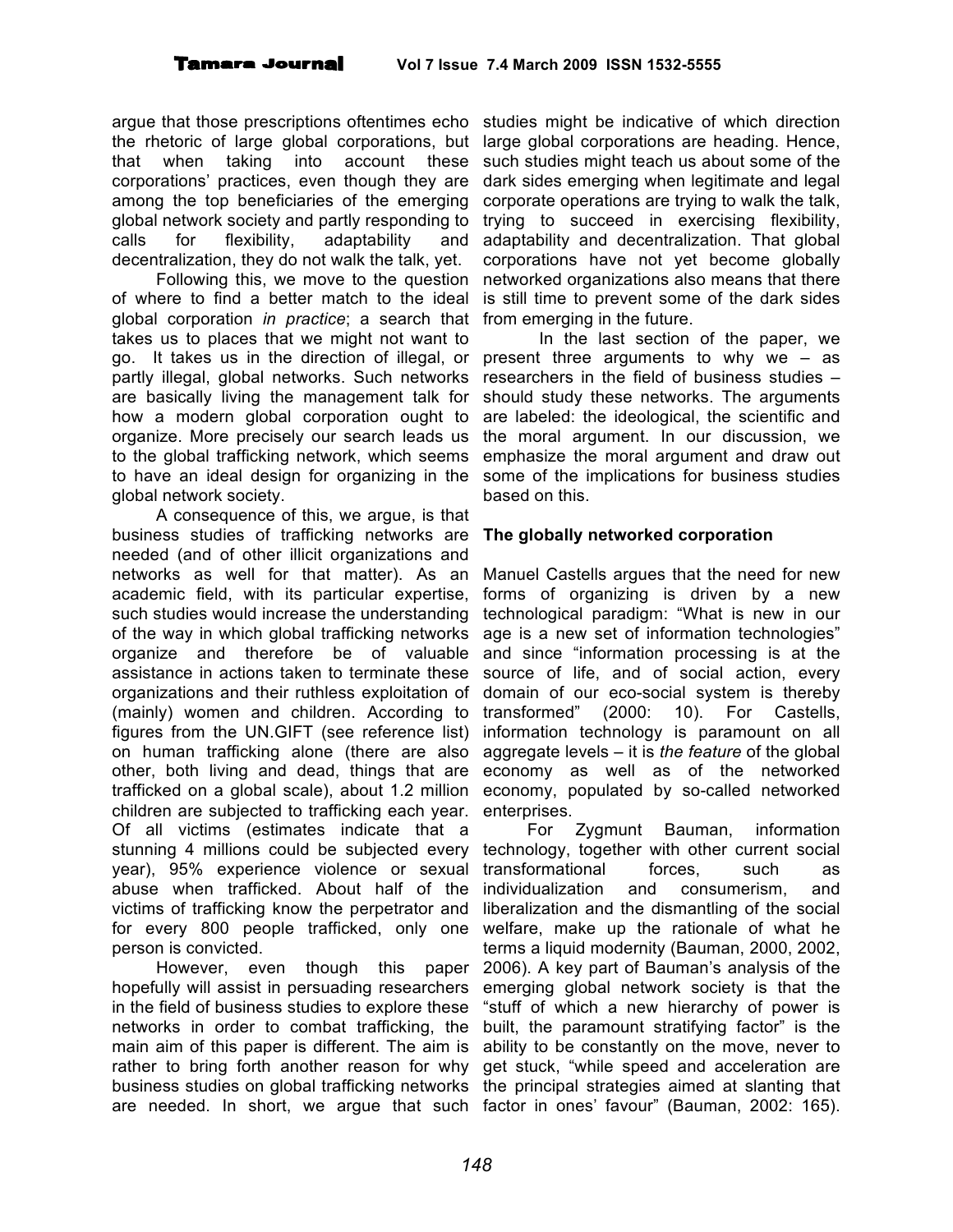On a business level, Castells claims (2000: 11) contribute to, it is argued, something that this is made visible as "these networks meaningful. connect among themselves on specific business projects, and switch to another flexibility, decentralization and adaptability, the network as soon as the project is finished", shifting the focus from the formal organization (the corporation) to the temporary network (the as to liberate them from, in the words of the project).

The network is thus a keyword in Castells's analysis and he argues that the introduction of new information/communication technologies allows corporations to be continuously flexible, adaptable and decentralized, "thus asserting their evolutionary nature". As a consequence "an unprecedented combination of flexibility and task implementation, of co-ordinated decision making, and decentralized execution, which provide a superior social morphology for all human action" (Castells, 2000: 15) can be observed. In the global networked corporation, flexible work, decentralized execution and of Human Resources and constitutes a adaptability of nodes, also become "the predominant form of working arrangements" (Castells, 2000: 11; see also Sennett, 1999, 2006; Bauman, 1998a, 2002).

Turning to influential advisors to top management of large global corporations (persons oftentimes with a chair in business studies as well), such as James Champy, Gary Hamel, Charles Handy, Rosabeth Moss Kanter, Manfred Kets de Vries, John Kotter and Tom Peters, they primarily target the stiff bureaucracies that do not value leadership and team-ship, flatter organizational structures, risk-taking, imagination, creativity, and continuous innovation. They call for more responsibility to employees and less internal interdependencies within the company. The effective corporation will, they predict, regularly scrutinize its relations to different nodes in the errors) and certain responsibilities (keeping network and eliminate those that are not costs under control while increasing the relevant any more. There is also a need to be aware of the fact that those nodes that do not pass such evaluations will have to face terrifying machines of competition (Kotter, corporations to adjust to current 1996). These management gurus also make the claim that most people would enjoy working in these types of networked enterprises since people thereby can

Focusing on the three keywords, management gurus herald flexibility as the tool for cutting loose workers in time and space so information system professor Jannis Kallinikos, "the collective and largely impersonal employment contracts of the past towards the (re)individualization and temporalization of employment firms [to] enhance the capabilities of independent work and initiative taking" (Kallinikos, 2001: 151-152 and 153). Criticizing this view, however, flexibility is also a strategy for making members of the corporation insecure, so that they quickly can be cut loose, would they, for some reason (usually costbenefit oriented reasons), no longer be of use (Bauman, 1998a; Sennett, 1999, 2006).

Decentralization belongs to the tradition flagship of modern Human Resource Management, equipped with labels such as Gary Hamel's radical decentralization or Charles Handy's federalist decentralization. It is heralded as a tool to purposely, or as Tom Peters would phrase it, tirelessly empower lower levels of the corporation so as to achieve increased autonomy, that is, self-organization vis-à-vis the higher levels of the corporation. Kotter (1996) also emphasizes 'doing it now' and the need for new information systems that honestly and rapidly report how a specific node in the network is performing. The single node usually gets too little information about how s/he (or it) is doing, performance-wise, that is. Criticizing this view, however, decentralization is also a strategy to minimize risk by dispersing mistakes, failures (lower levels are to blame for influence of the income side of the balancesheet) (Sennett, 1999, 2006).

Adaptability is heralded as the ability of circumstances, perhaps most notably to radical shifts in consumer demand (Peters, 2003). As Richard Sennett (1999: 53) writes, "[t]he most strongly flavored ingredient in this new productive process is the willingness to let the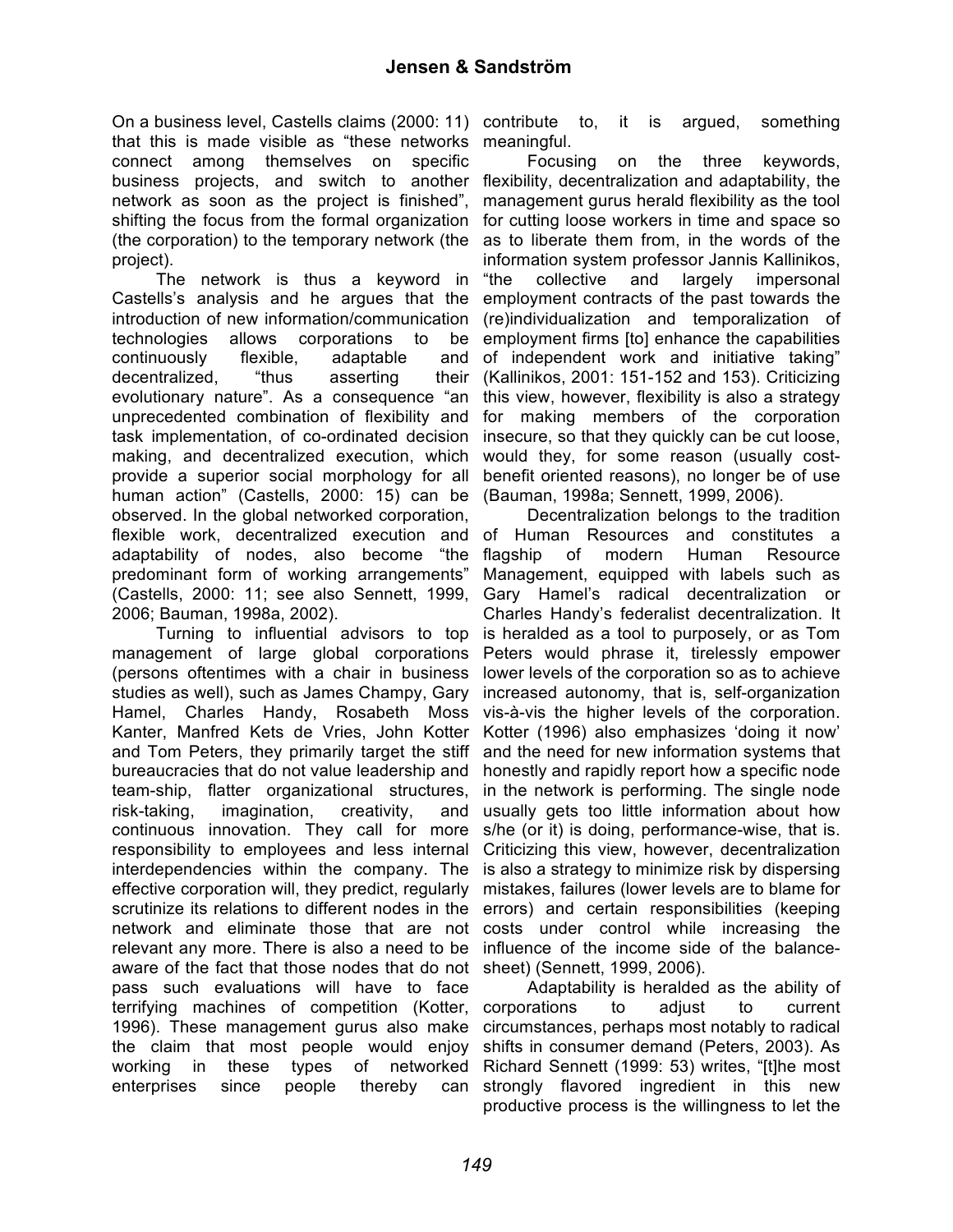shifting demands of the outside work geographical territories (finding cheap labor, determine the inside structure". Criticizing this view, however, adaptability is also a strategy for corporations to pass "on dips in the business cycle or product flops to its weaker partners [suppliers, customers, regions, countries], which are squeezed harder" (Sennett, 1999: 53). Successful corporations practice "concentration without centralization" in which "domination from the top is both strong and shapeless" (Sennett, 1999: 56-57).

Flexibility, decentralization and adaptability are called for since there are great business benefits to reap for those re-orienting their activities to better match the changing context. The reverse is also true, of course. There are fewer opportunities for those maintaining their faith in rigid control structures and bureaucracies that only with great pains can respond to the advance of the network society. Put bluntly, in this context, it is the global networked enterprises that are celebrated as 'the masters'. Although the global networked economy and its networked enterprises are not solely dominating the world today, "[the global networked economy] does exert a profound moral and normative force as the disruptive environment through posta cutting-edge standard for how the larger economy should evolve" (Sennett, 2006: 10).

So, searching for descriptions of best elision and avoidance" (Bauman, 2000: 11). practice in this economy, we find the shady contours of a continuously informational network of nodes, as Castells and Himanen call them, which "increase their productivity, profits, and market value by organizing themselves (globally) as networks, by applying information technology, and by focusing more and more on information (symbol) operations" (2002: 21). These networked enterprises are coordinated by one or several elite groups of boundary-less and mobile managers and they are not only Rosabeth Moss Kanter's 'change masters' (1983), but masters of change with the ability, in Bauman's words, to be constantly on the move, never to get stuck, using speed and acceleration to slant factors in their favor.

Ideally, global networked corporations thus know of no geographical borders in their then be that movements along Castells and pursuit of satisfying ever-changing customer others' lines are under construction, in demands and in exploiting highly profitable process. On the other hand, another reading

natural resources, 'relaxed' regulation etc.) in the exchange for the highest possible profit. Traditional borders, such as nation states, socio-economic conditions, culture, law and politics, present business opportunities rather than barriers to trade in this emerging global network society. In its ideal version, the networked enterprise does not risk being sedimented in any long-term formal agreements that might hinder rapid responses to changing circumstances and preferences.

However, acknowledging the critical aspects of flexibility, decentralization and adaptability, the general advice on how to develop a cutting-edge organization moves the corporation towards doing more with less and towards socializing the remaining workers to accept that their employment last 'until further notice' (Bauman, 1998a). It also means letting go of risks and responsibilities by dumping it to lower levels while simultaneously investing heavily in digital surveillance systems so that in case of any mistakes, there is nowhere to hide in the network (Sennett, 1999). It would also mean a move towards developing a fit to Panoptical power relations, in which the "prime technique of power is [---] escape, slippage,

Zooming in on practice, however, it is emerging only with great difficulty that the flexible, decentralized and adaptable networked enterprise (or 'informational enterprise', 'terrifying machine of competition', 'network structured organization' etc.) is matched by any large global corporation, regardless of industry or niche. The primary example of the global network enterprise repeatedly used by Sennett (1999, 2006) and Bauman (1998b, 1999, 2002), operates within the global financial system and its centers (London, New York, Hong Kong etc.), but even enterprises within this global system face problems that need to be overcome if it is to match the prescribed criteria set out (see Sassen, 2007; Urry, 2003).

One reading of our story so far would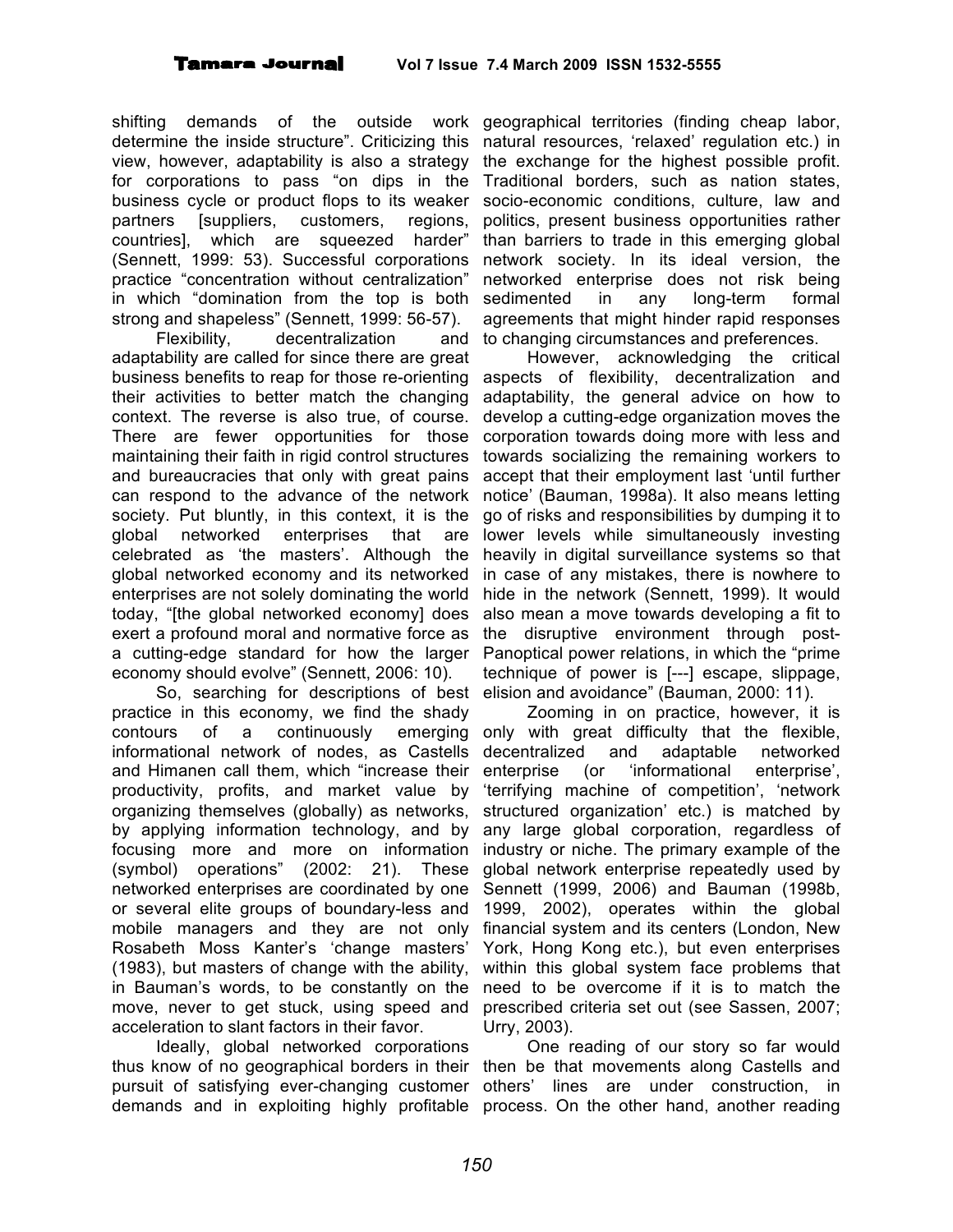would reveal that a responding bureaucratization of corporations is also global networked enterprise. occurring (du Gay, 2000; Jensen & Nylén, 2006; Kallinikos, 2004). Thus, even though we control to the forces of the global network might experience more flexibility, adaptability and decentralization, bureaucratic processes render the emergence of a global network in large global corporations still provide some obstacles. This demands, however, that we acknowledge that bureaucracy comes in many disguises and is "put into circulation by different regimes" (Kallinikos, 1996: 66; Jensen, 2008). Quality management systems, mobile work, project management systems, information management systems, environmental management systems, codes of ethics etc., can all be considered as modern examples of bureaucracy that through digital monitoring stretch themselves far out in the decentralization and the dispersing of risks by organization and its network. Consequently, contemporary bureaucracy does not so much discipline through concrete, surveillance as through:

detached observations and manipulation of screen data. Contemporary contexts of work become textualized as electronic writing increasingly reclaims the organization and coordination of human effort [---]. Bureaucracy, it would seem, is entering the age of *spectation*. (Kallinikos, 1996: 84)

An important observation is that the rebureaucratization process in many aspects might prove just as fluid as the network and in some aspects even share epistemic traits with it, thus actually strengthening the movement have it. They for sure have the power to towards networked corporations (du Gay, 2000; Jensen, 2008; Sennett, 1999), but that it that the regime of domination, that is, the might also prove that these new patterns of different strategies to exercise power, are bureaucracy potentially will eat away at, or firmly anchored to territories, to solid ground, retract, what the network society has set loose. Put differently, a loss of control is regained by increased control through new instruments (Bauman, 2000; Kallinikos, 2001; yet capable of realizing extraterritorial business Sennett, 1999). New forms of bureaucracy operations that run according to the ideal state might prove just as rigid as any older version of the "permanently temporary location" of bureaucracy, thus, making things worse, (Bauman, 2002: 113). Even though those holding back attempts to achieve the corporations breed on, and are fed by, the

necessary traits and skills of the prescribed

The point here, however, is that a loss of society and efforts to regain this control do not society less real. What it says is that rebureaucratization and new forms of control could be viewed both as resistance and as a strategy to move closer towards the global network society. As far as we understand it, there is a lack of studies addressing this tension, but, for example, the process of dispersing risks to lower levels and to the outskirts of networks is evident, even though new forms of bureaucracy enter this process as a double-edged sword. New forms assist further blurring the connection between "intention and practical accomplishments, with physical the space between the two packed with a multitude of minute acts and inconsequential actors" (Bauman, 1989: 24-25). New forms resist decentralization because information technology sometimes makes events more transparent and thus weakens the credibility of top management's attempts at blaming lower levels. In the information age, the 'we did not know' "type of excuse *adds to the guilt* rather than brings absolution from sin" (Bauman, 2002: 204). This, however, has in turn caused a shift towards the excuse that 'there was nothing we could do'.

Re-bureaucratization is one example of large global corporations not being as networked as the networked economy and prescriptions of the network enterprise would dominate, but power is restricted in the sense and have limited capabilities to use speed and acceleration (Sassen, 2007). As a control consequence, large global corporations are not "symbolic end to the era of space" and "the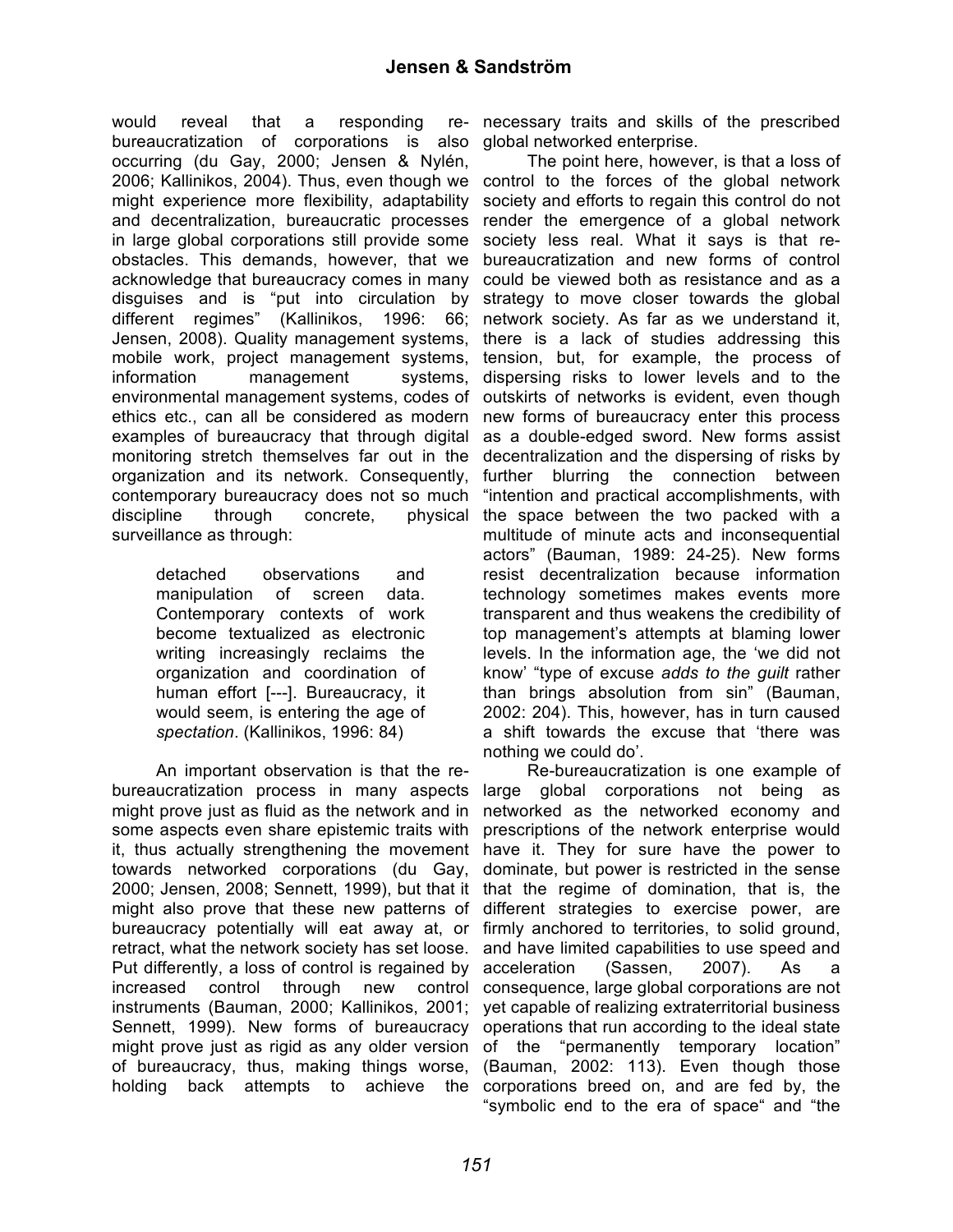emergence of the 'era of speed' marked by the devaluation of space" (Bauman, 2002: 87 and 102-103), they get stuck when they, according to the prescriptions, are supposed to move on.

A conclusion here is that large global corporations in certain aspects may be best-inclass in the year-book of the contemporary network society, but being in front does not mean that all the requirements are fulfilled. Castells also indicates that these global players may not be fully networked, not yet, but that they will probably be so in the future. A core assumption in Castells's analysis is basically evolutionary in that we should expect more developments in the direction of a global network society: "Once introduced, and powered by information technology, information networks, through competition, gradually eliminate other organizational forms, rooted in a different social logic" (Castells, 2000: 16). Castells has a firm belief in the rise networks off as insignificant for the global of the global network society, arguing that as time unfolds, our achievements move us closer to this society. Maybe time will prove Castells and other advocates of the global network society and the networked enterprise right, but multifaceted activity, moving in and between it is nevertheless strange that these intellectuals seem to neglect certain (dark) sides of this development. This becomes evident when focusing on the real masters of change, the ones empirically providing us with examples of how to organize in this environment.

#### **Masters of change – in practice**

Where, in practice, might we find the networks making the most use of the emerging global network society? Large global corporations lean on the rhetoric of the network enterprise, but one global player that is not using the talk, while still flourishing in the emerging environment, is the global trafficking network. Trafficking is of course not a new phenomenon, but "the dynamics of globalization are fueling its growth" (Jones et al., 2007: 118) and "in its own raw and sordid way, illicit trade shows us some of the places globalization is going" (Naím, 2007: 36).

Financially, trafficking networks are also

part of the global economy. Given the nature of these networks, correct figures are of course difficult to find, but estimates from different governmental agencies and Non-Governmental Organizations on activities, such as money laundering and the amount of money sent home by prostitutes working abroad, amount to several percentages of many nations' GDP. Figures from the UN estimate that the annual profits from human trafficking range between 7 and 10 billion dollars. For forced labor (slavery), the figures are between 22 and 44 billion dollars in annual profits. Estimates also have it that animal trafficking has about 8 billion dollars in turnover every year. Illegal trade with guns is bigger than trade with humans and animals, and drugs are by far the largest in both turnover and profits (UNODC, 2006).

This means that we cannot fend these economy, or side-step them as 'within the limit of miscalculation', or as small and unintended side effects. We can also not fend them off as a few, big rotten apples, since trafficking is a legal and illegal practices.

no small players. They represent a significant instance, Roberto Saviano's vivid story on the These networks are also not the mob, or the mafia, as in the days of Totò Riina, Tommaso Buscetta, Lucky Luciano and Al Capone, even though this image still seems to be strong among the public and among those fighting illicit trade (see Marine, 2006). The mafia is per definition a local and geographically anchored organization. It is about controlling a specific physical territory. The La Cosa Nostra, for example, both in Italy and in the US, consists of "organized crime groups called 'families,' with each family controlling organized crime activities in a particular region" (Marine, 2006: 216; also see Dickie, 2004). Their geographical base is usually accompanied by a cultural one: "A person must be of Italian descent to be a 'made member' of any of the LCN organized crime families" (Marine, 2006: 216). Even though many mafia groups have gone increasingly global during the last decades (and thereby less like mafia and more like global organized crime networks; see, for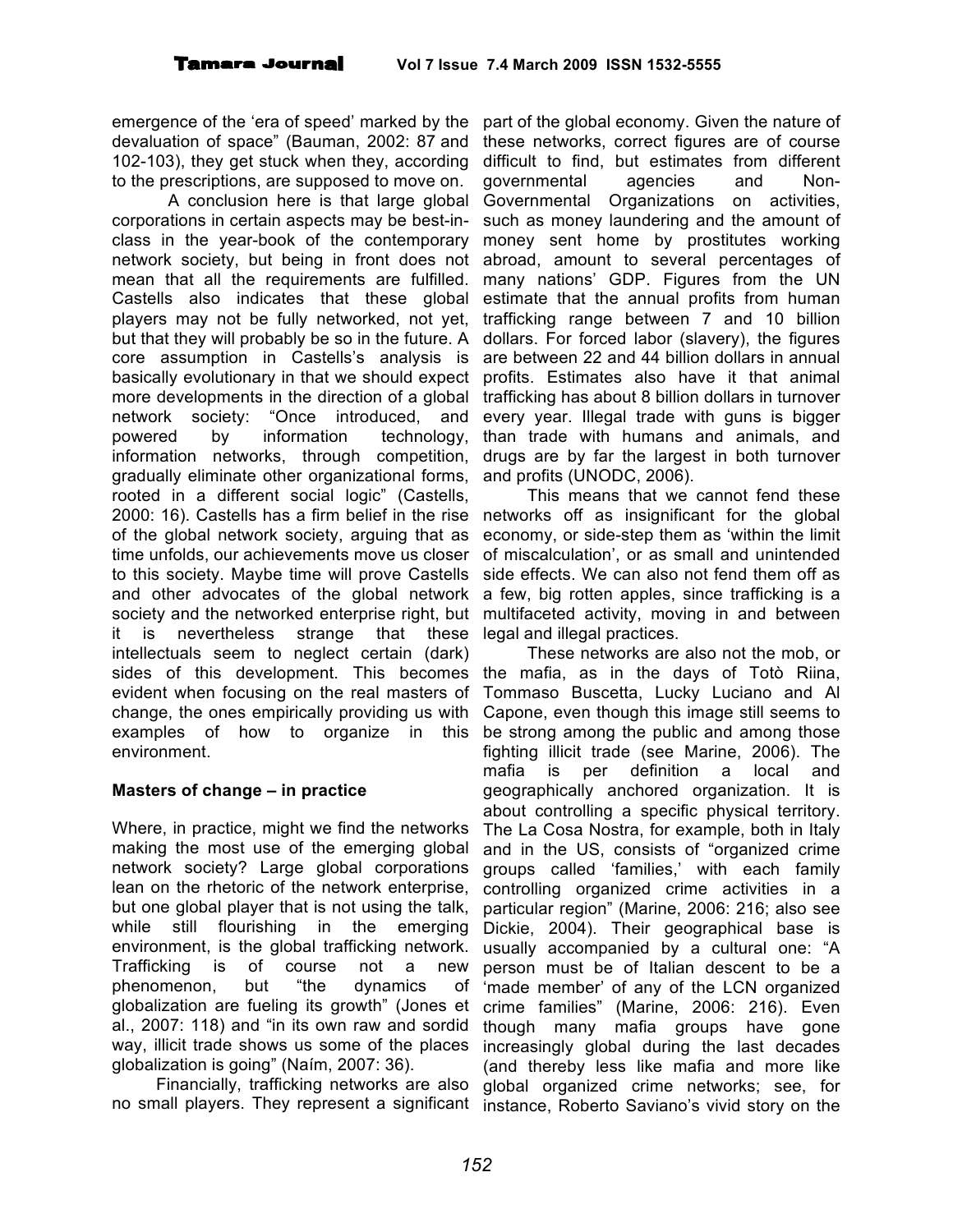Italian *Camorra*; Saviano, 2006), these traits are not strengths in the emerging global network society. Global trafficking networks do not limit their actions or discriminate actors in such ways.

Moses Naím (2007: 32) compares the global trafficking network with the corporation and argues that corporations are still rigid hierarchies with a centralized authority and that: "The more organized crime groups resemble corporations, the more their hierarchies and their routines prevent them from optimizing their activities." Naím then echoes the rhetoric of management gurus when claiming that the emerging global network society "gives an advantage to organizations capable of responding and adapting rapidly to new opportunities and able to constantly shift locations, tactics, and ways and means to make the most money possible" (2007: 32). A consequence of this, he argues, is that organized crime is becoming "more decentralized" (Naím, 2007: 32).

These networks seem to follow the outline and predictions of Castells and others, but they also seem, as is common with change-masters (Kanter, 1983), to be at least one step ahead of the competition. They have, in practice (we do not know if these networks care about theory or ever listen to over-paid management consultants), shifted their focus from commodities to skills: "Their work", Naím argues, "has grown easier to initiate, organize, and dissimulate, and they have adapted to take maximum advantage of these new possibilities" (2007: 36). "They are flexible, responsive, and rapid", he continues, and "no itinerary is too complex, no supply deadline too urgent" (Naím, 2007: 36). This means that they can move "from product to product and market to market" and "arrange the procurement, transport, and payment of whatever 'merchandise' needs moving at any given time" (Naím, 2007: 182).

When describing how one of these trafficking networks operates, Naím (2007: 100) tells us that:

> Even a sophisticated massconsumer, multinational corporation would have a hard time

successfully pulling off such a dizzying array of coordinated activities in the fields of manufacturing, international trade, transportation logistics, inventory control, human resource management, distribution, product fulfillment, and financial control – not to mention security and secrecy. The existence of organizations with such fantastic managerial capabilities points to a business model capable of not only attracting talented managers but also generating huge profits.

This means that what the global network society has become for the traffickers is "a rather special kind of world map"; for these networks "it is a map of incentives to trade, where the greyer the area, often the greater the opportunity for profit" (Naím, 2007: 185).

These networks make efficient use of the global network society (see UNODC, 2006). Focusing on the prescriptions of the global networked enterprise, they might, unfortunately, even be considered as role models for organizing for the 21<sup>st</sup> century. The global trafficking network operates in a global, fluid, informational, risky and, not the least, highly profitable way. Or put differently, the global trafficking networks are excellently flexible, decentralized and highly adaptable.

Following Naím's (2007) account, the trafficking networks are capable of quickly cutting off parts that endanger the network as a whole as they have large reserves of individuals and organizations that are prepared to immediately fill the gaps, and everybody is enrolled 'until further notice'. These networks have the capability to respond immediately by creating new 'nodes' in the network, to quickly seize business opportunities. They also manage to keep interdependencies high between nodes, at the same time as knowledge and recognition of other parts of the network are low, implying that central nodes of the network are not jeopardized since a domino-effect is not possible (in a more theoretical language, the network has a loosely coupled organizational design). Decision-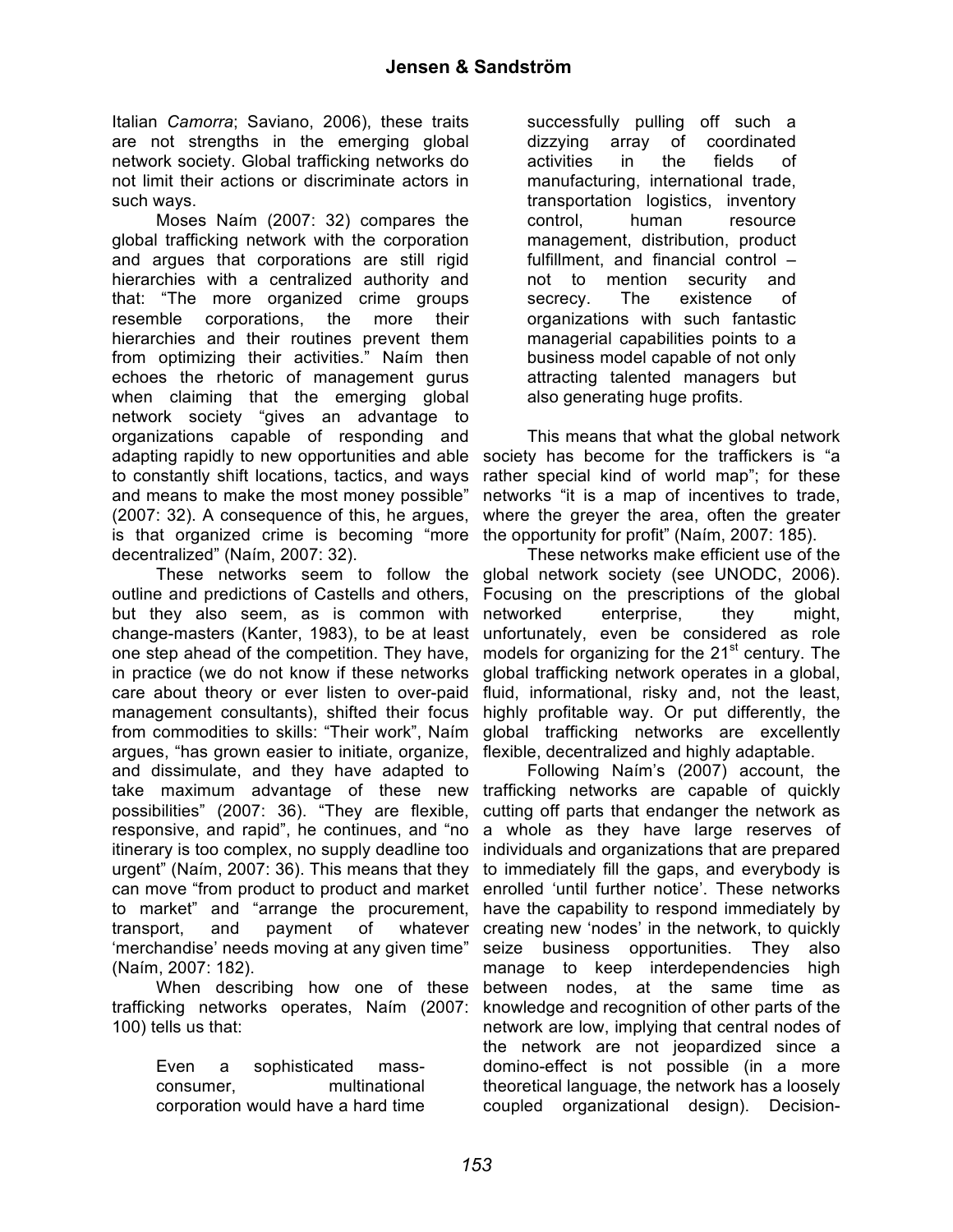#### **Tamara Journal Vol 7 Issue 7.4 March 2009 ISSN 1532-5555**

making in these networks is dispersed and networks seems to reinforce the prodecentralized and every part of the network activeness in how trafficking networks make has a high degree of autonomy, even though use of the emerging network society. The every part is still conforming to some central crime fighters do not seem to be able to brake nodes, what Sennett (1999) refers to as concentration of power without centralization of Naím tells a story: power. Finally, even if the central nodes of the network, its vital organs so to speak, are terminated, these are quickly replaced; management is soon up and running again.

Traffickers' capacity to use this emerging context has also made them difficult to separate from 'legitimate' businesses. There is a clear risk that some of our money (in funds, accounts, wallet) and some of the products we regularly buy to some extent have either been part of a laundering exercise, handled by nodes in a trafficking network that are slightly more licit, or produced by illegal workers (Marine, 2006). Naím's (2007: 36) experience is that the licit and the illicit "are coming together – ever harder to distinguish, both conceptually and in practice" and that the global network society here adds fuel to the complexity of the dilemma:

> After all, illicit trade by definition takes place outside the rules. But herein lies a complicating problem: whose rules? [---] in practice what may be 'illicit' in one country may not be in another. Often, the laws have to catch up with the evolution of illicit trade, creating new concepts and definitions such as 'cyber crime' or 'digital piracy' in order to draw lines between innovative practices that are considered positive for society and ones that are viewed as harmful. (Naím, 2007: 184-185)

One way of emphasizing the pro-activity of these networks, their capacity to read and deal with the global network society, is to look at how crime fighters are responding to the threats posed by these trafficking networks. A simple answer is: with more bureaucracy companies", "cannot be true participants in the (especially in attempts to fight crime through free market, where success is determined by international co-operation between different which company best (most efficiently and costinstitutions). The fighting of these trafficking

free from the structures of the 'old' modernity.

One senior customs veteran told me: 'I used to lose sleep wondering what new trick the smugglers and crooks and – since September 11 – the terrorists would pull on us, but now I found myself awake worrying sick because I knew that our own internal strife was making life far easier for all of them at a time when we needed to be at our most effective. I knew how quick, creative, and dangerous the bad guys are. And here we were spending all the time in meetings and watching PowerPoint presentations by lawyers and politicians.' (2007: 177)

One issue here is bureaucracy and Naím argues that "bureaucracies tend to be organized in rigid hierarchical fashion, making them less nimble in sharing information or coordinating efforts with others outside their vertical lines of command" (2007: 182). Marine (2006), however, working for the U.S. department of justice on these issues, shows how this is not only a problem of bureaucracy when he, despite acknowledging these 'nontraditional organized crime groups' (the global trafficking networks), categorizes them into "Chinese criminal enterprises", "Vietnamese criminal groups", "Russian organized crime activities" and "Albanian-based groups". Jones et al. also talk about the Yakuza in Japan and the transnational crime networks developed after the collapse of the Soviet Union (2007: 114). These groups, it is said, make it to the U.S., where they pollute legitimate businesses. These groups, that often set up what Marine calls quasi-businesses or "pseudo-legitimate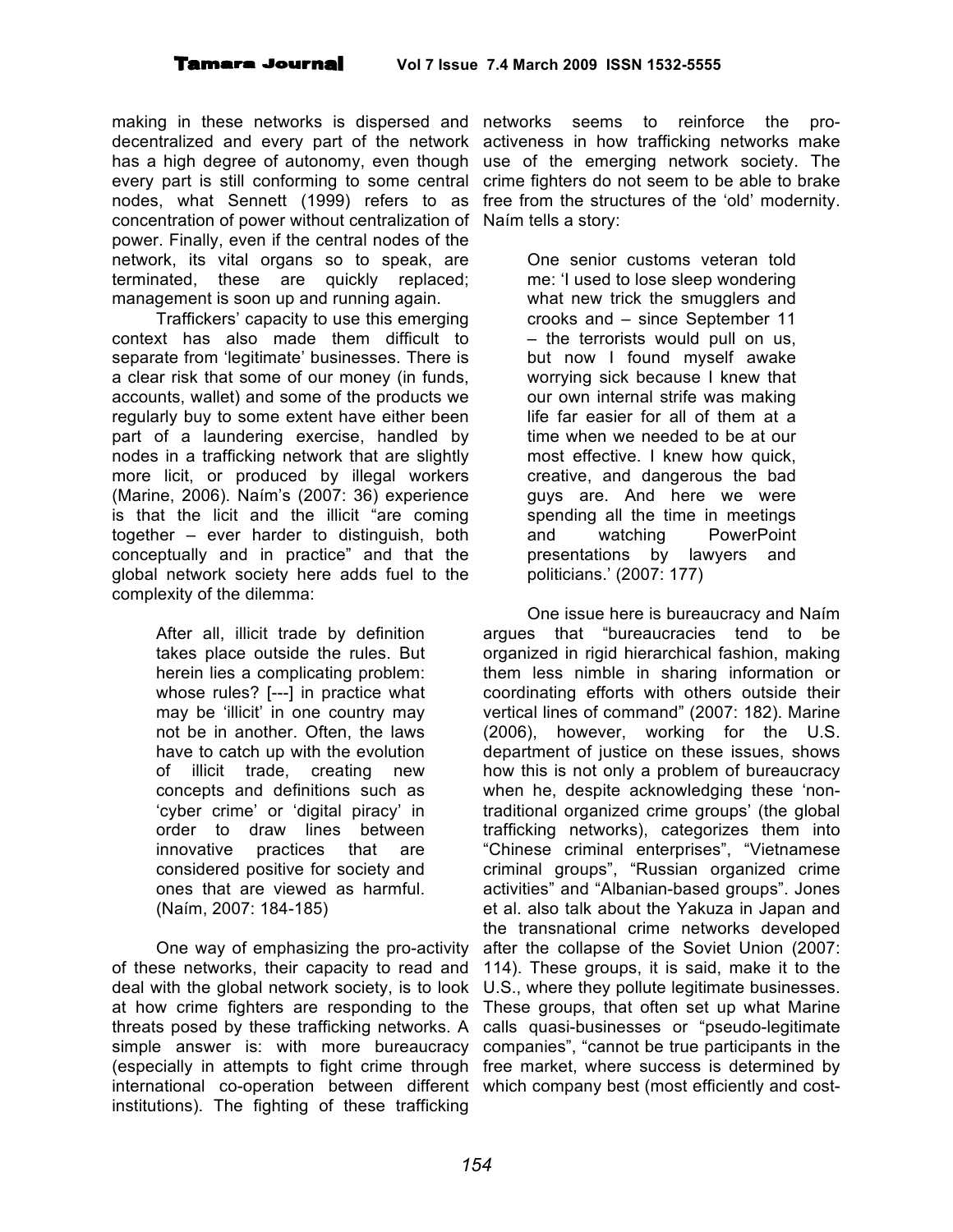effectively) meets supply and demand" effective business practices (see Rehn, 2006, (Marine, 2006: 228).

Following Naím, though, it is difficult to separate one from the other when they are not just Chinese or Albanian, or when they are not just legitimate or illegitimate. According to Saviano (2006), the Camorra, making use of journals, but also to business managers. The the global network society when growing into a need for a new, empirically driven research globally networked organization (and predominantly a criminal one), owns and manages legitimate stores on main shopping streets in Amsterdam, Berlin, Brussels, London, Madrid, New York, Ontario, Paris, Vienna, and so on. Simple forms of categorization do not capture the complexity of these networks. Not surprisingly, as shown by Jones et al. (2007: 111), this has led to a "lack markets can learn. It is obvious that these of a common, accepted definition", which "has global trafficking networks are flexible, resulted in much confusion on how governments and nongovernmental organizations (NGOs) ought to respond". Somehow, this all seems to play into the hands have stories to tell and lessons to learn to of the global trafficking networks.

## **Implications**

The discussion of who, or what, performs as trafficking networks deserve more attention masters of the emerging global network from business researchers in order to help society, raises several issues, such as the dark sides of emerging globally networked enterprises and the role and responsibilities of dynamics and consequences of the global business studies in dealing with these sides. We have chosen to focus on the latter in our discussion on implications and below we *The scientific argument* present three arguments for why business studies and business researchers should be From the scientific viewpoint, these networks more attentive to global trafficking networks. These are the ideological argument, the scientific argument and the moral argument.

## *The ideological argument*

As business researchers, we represent a discipline with a traditionally strong empirical connectedness and with no real own theory of our own (economics, psychology sociology tend to be heavily 'translated' by business and business operations – many business researchers). This means that times run and upheld through legitimate business studies, according to proponents, has a responsibility to contribute study them.to business practice, to help develop more

2008). Taking this task seriously, one implication of this paper is that we ought to study these trafficking networks, to bring their networked ways of organizing under scrutiny, and go tell our stories not only to the scientific program on what we can learn from global trafficking networks on the issue of effective organizing in the global network society is thus highlighted.

From this ideological, pro-business viewpoint, global trafficking networks represent innovative players from which those saluting the image of global corporations on global decentralized and are adapting well, and they have proven some degree of mastery of the global network society. This means that they those who are curious about better conquering the emerging network society.

The implication for proponents of the ideological argument is therefore that these businesses in becoming more effective, more successful, and in better understanding the network society.

should be studied since they are a part of 'what is' in contemporary business life. A scientific discipline cannot limit itself to arbitrary decisions on what is legitimate to study and what is illegitimate to study *within* its field. A scientific discipline should study what is, what is done, who does it, how and why, within its field. This means that business studies is about what businesses do and as and these global trafficking networks boil down to most corporations – business researchers should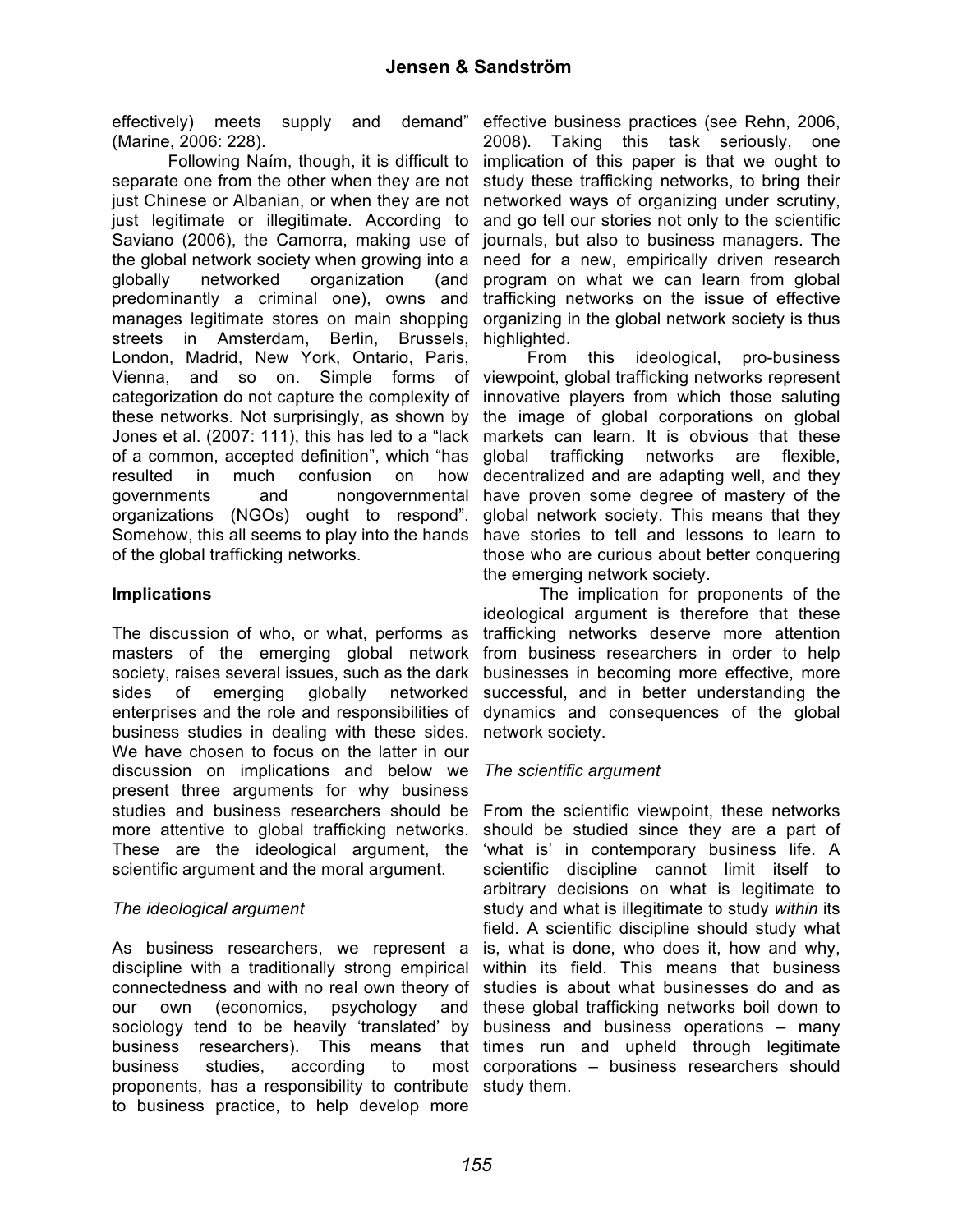One objection might be that: *as business The moral argument researchers we do not study actors or organizations that include criminal elements*. But this is not a particularly fruitful position. Arguing that illicit networked enterprises should not be studied first of all neglects a significant part of what is and second of all, it makes the position of the discourse of business studies even more problematic: what is then really licit, or really illicit?

'nodes' involved here as criminal or noncriminal, illegitimate or legitimate (Marine, 2006; Jones, et al., 2007). Rehn (2006) writes about the orthodox business studies, about doing so. how to do business well, in which the management of a construction firm by default in mind here, it could be argued that if we is included, while the creation and marketing of pornography by default is left out. Pornography in this case, however, happens to be both legal and a very big and profitable industry, whatever we think of it. Furthermore, pornographic producers such as Private and Playboy have extended their brands into other segments on the market. Playboy works with products such as chocolate, clothes, coffee mugs and guitars. Still, according to Rehn (2006), pornography is basically left untouched by business researchers. The same, Rehn continues, goes with criminal activities (which he refers to as prime example of entrepreneurship; see also Rehn and Taalas, 2004) and the toy industry (which are referred to as an industry celebrating creativity and innovation). Behind these choices of what to study we sense arbitrary assumptions about just points to that the moral obligation to act what is appropriate to study and what is not.

Rehn's main point, which we adhere to, is that if business studies are limited to special parts and needs of the business community, which is argued for in the ideological argument, then business studies cannot be a science. Science should serve humanity and truth, not some chosen parts of it; parts that are arbitrarily deemed as 'appropriate'. This argument in a nutshell holds that the scientific discipline of business studies should allow and encourage the study of the global trafficking networks since they make up a significant part of 'what is'.

There is a strong tendency to categorize collective of business studies, should only scientific argument expands the ideological argument of why trafficking should be studied. We cannot exclude significant parts of the economy. It does not matter the nature of 'what is'. However, this expansion is based on a view of science as value free, objective and neutral. That is to say that we, as business researchers and as parts of the observe what 'is' out there, but never put forth why we 'ought' to study trafficking and what we 'ought' to do with the findings generated from

Turning to the moral viewpoint we have *sense* or *feel* that trafficking is destructive for people, animals and nature, we, as business researchers, are *obliged* to act and try to do something about it. The scientific community of business studies and its researchers ought to take responsibility by not only critically studying everything 'that is', but also trying to prevent bad things from happening as well as promoting good things in society (such as coming up with visions for a good society). The scientific realm of 'is' (truth, objectivity, neutrality etc.), however, excludes trying to do good for its own sake and the moral obligation in trying to do so, but from the moral perspective drawn upon here, there is simply no rift between 'is' and 'ought' (see Jonas, 1984). This does not, however, leave out reason as a fundamental basis for morality. It cannot entirely rely on knowledge beyond scientific doubt and on distinct categorizations. Thus, from 'we sense that people, animals and nature are harmed' follows 'we are obliged to try to do something about it'. This is the case with trafficking networks, the front-line actors in the emerging global network society.

Withholding the rift between 'is' and 'ought' is a commonly held position among the ideologists (stretching from mainstream to more critical researchers). But when the scientist enters the field to observe 'what is', the ideologist stays put, not only because business studies are limited to special parts and needs of the business community, but also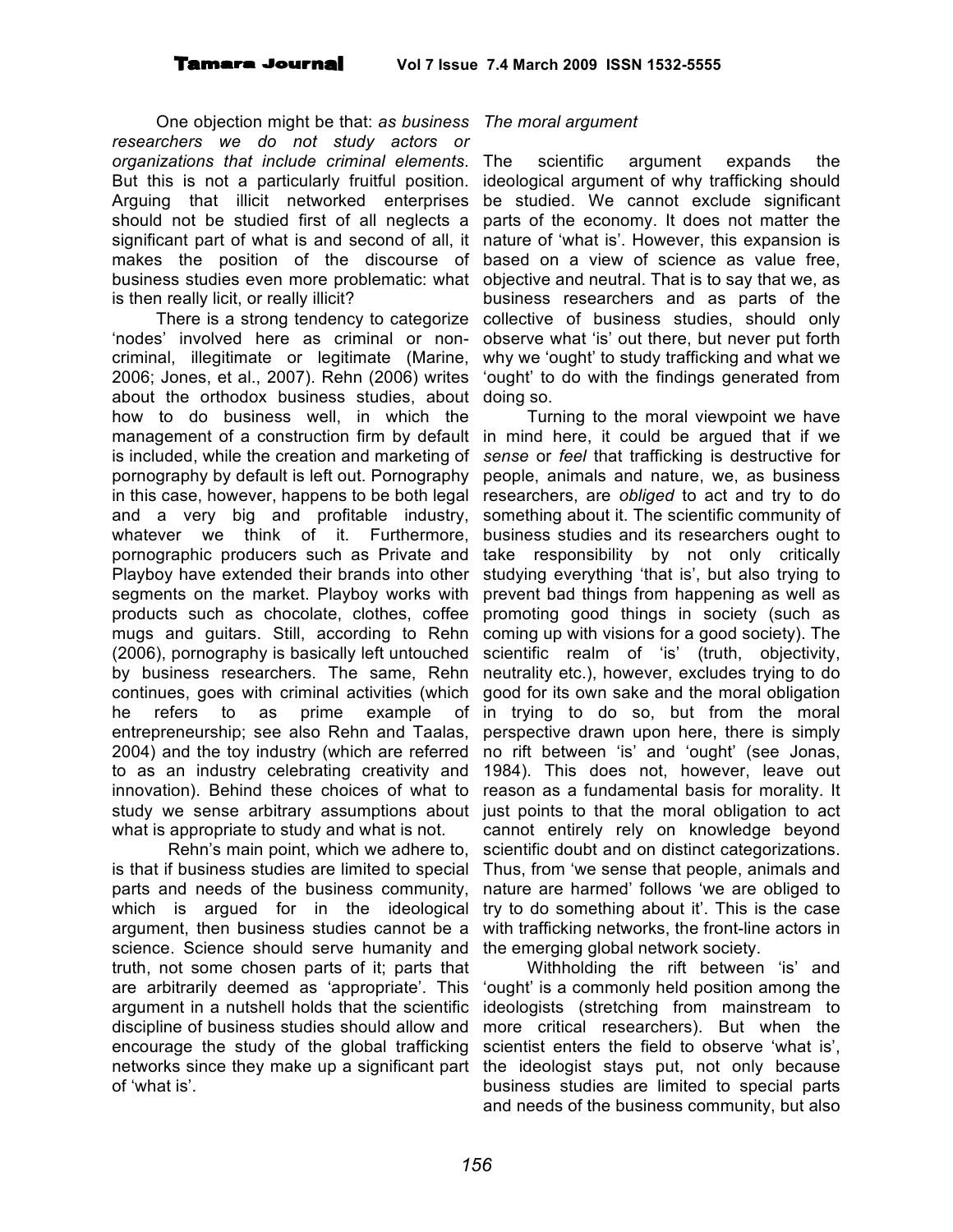because of the positioning of him- or herself, achievement, prescribed by management the research community to which he or she gurus (and others), do share the capabilities belongs to, and to what 'is' going on out-there and skills that trafficking networks have as *morally neutral*. The position held, as we see it, then essentially becomes an amoral themselves in the emerging global network position (Bonnedahl, Jensen & Sandström, society. 2007).

As a consequence of this amoral position, trafficking networks are excluded, but so are also so-called derivative stakeholders (Philips et al., 2003), i.e. groups or individuals who can do direct harm to businesses, but that are not part of the corporation's moral obligation since they do not contribute to the corporation's value creating process. Excluded here are usually poor people, the natural environment, activists, competitors, NGOs, media, consumer organizations, governmental bodies etc. Such stakeholders could indirectly be considered as moral subjects and objects if a normative stakeholder, to which the corporation has moral obligation (Philips et al., 2003), demands this. On the other hand, this amoral position of business researchers and the business community makes it perfectly legitimate to partake in the study of global economic efficiency' or 'is' or 'truth'. corporations that are active in areas such as chemistry, food, cars, mining, oil, weapons, including their so-called normative stakeholders, such as financiers, managers, employees, customers, suppliers and owners, with the purpose of finding out the unique  $\cdot$ competitive advantages that make these practices profitable.

The position we take holds that by studying trafficking networks or other masters of change untouched by business researchers, we have the opportunity to learn about the global network society *in action*, which in turn could also prove to be where (some of) the large global corporations are heading. There are also good reasons to think that this is the direction that those with strong positions of power, such as the managers and owners of large global corporations, actually will strive towards. Consequently, the dominant interests will certainly attempt to speed-up rather than hinder the overall diffusion of the global network society. Of course, this does *not* imply that global corporations strive towards becoming traffickers, but that the route for

acquired in order to successfully organize

We also have the possibility to map out pros and cons of the network society. As we have seen, this is a valid scientific argument and it might also prove to be a valid ideological argument. However, matters of good and evil must also be allowed into the analysis. For as Naím (2007) argues, the effects of illicit trade are raw and sordid, and the rise of the network society and networked enterprises certainly contains moral dilemmas as well as concrete moral problems of such a magnitude that it cannot be up to ideology and science to decide upon. The question of what could be deemed as good and evil is here left out and the crucial point is that the ideological and the scientific argument lack a moral compass. Put differently, the effects of the emergent global network society cannot be reduced to the dimensions of 'excellent organizing and

To summarize the moral argument, we suggest two questions for researchers in critical organization inquiry to continue working with:

- If large global corporations learn the rules of the emerging global network society and follow their own rhetoric, based on management prescriptions of flexibility, decentralization and adaptability, striving to organize the way the traffickers have been presented in this paper, corporate predation will most likely increase. What consequences will that have on derivative stakeholders, normative stakeholders, democracy, human rights, equality, justice, solidarity etc.?
	- On what moral grounds could the *modus vivendi* of trafficking be condemned as something bad and how could the 'bads' be translated into practice by business researchers so as to actively help prevent the 'bads' from happening?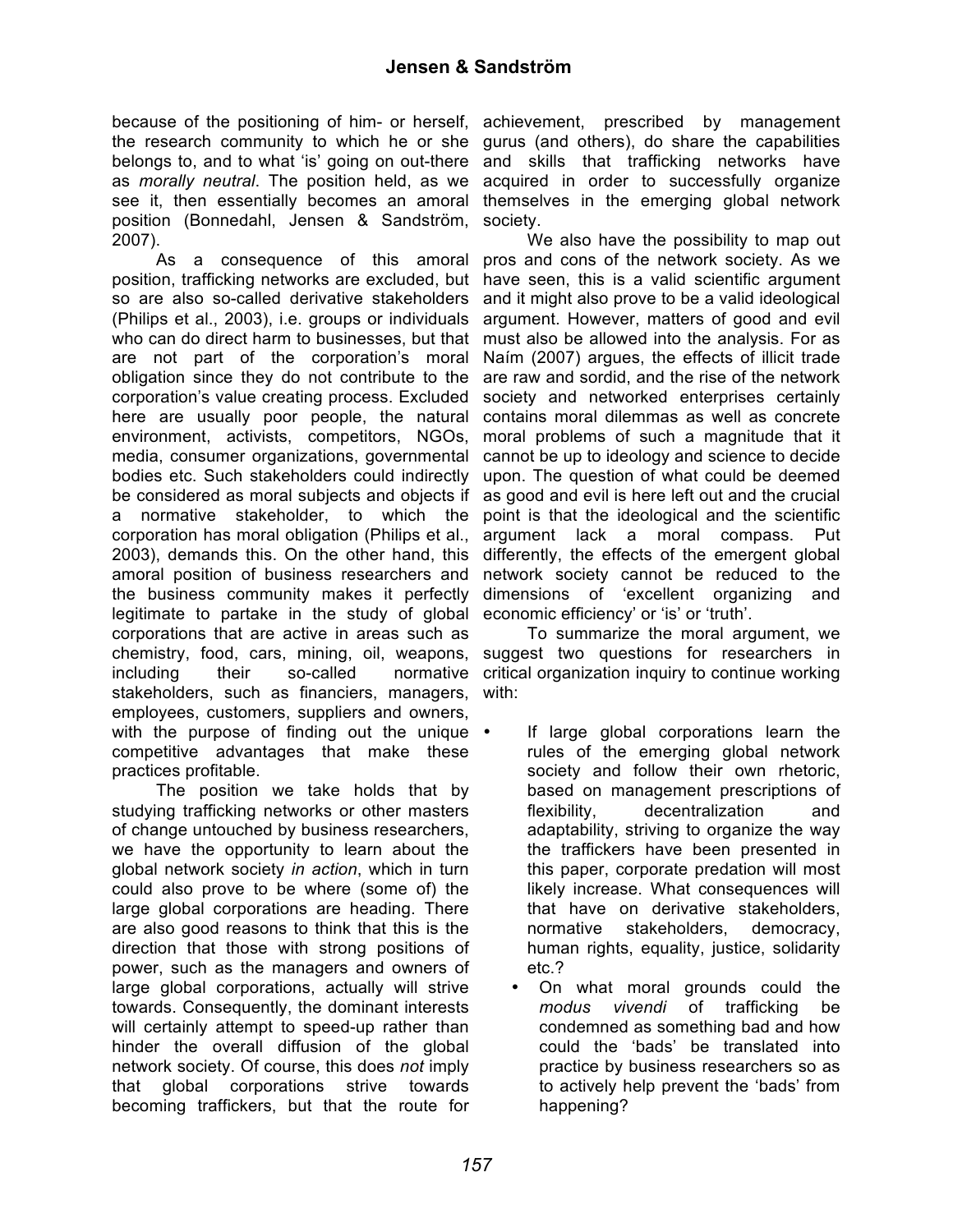#### **Conclusions**

In this paper, we have raised the issue of who, or what, performs as a master of the emerging global network society. We have concluded that, on paper, it should be the large global corporations, but they do not seem to meet all criteria (flexibility, decentralization, adaptability). Instead, a forerunner in action in terms of organizing in this society is the global Castells, M., & Himanen P. (2002). The trafficking network. This raises several issues for several areas (business studies, political science, sociology, gender studies, business practice, management consulting etc.), of which we have pursued the area of business Champy studies. Three arguments to why we, as business researchers, should study global trafficking networks have been presented (the ideological, the scientific, the moral). Each of these arguments leads to the study of trafficking, but the position advocated in this paper, through an emphasis on the moral dimension, is that the two first cannot be left to their own destinies.

#### **REFERENCES**

Bauman, Z. (1989). Modernity and the Holocaust. Cambridge: Polity Press.

Bauman, Z. (1998a). Work, consumerism and the new poor. Celtic Court: Open University Press.

Bauman, Z. (1998b). Globalization. The human consequences. New York: Columbia University Press.

Bauman, Z. (1999). In search of politics. Jensen, T., & Nylén, U. (2006). Striving for Cambridge: Polity Press.

Bauman, Z.. (2000). Liquid Cambridge: Polity Press.

Bauman, Z. (2002). Society under siege. responsibility. In search of an ethics for the Cambridge: Polity Press.

Bauman, Z. (2006). Liquid fear. Cambridge: Polity Press.

Bonnedahl, K.J., Jensen, T., & Sandström, J. (2007). Ekonomi och moral. Vägar mot ökat ansvarstagande (Economy and morality. Routes towards increased responsibility). Malmö: Liber Ekonomi.

Castells, M. (2000). Materials for an exploratory theory of the network society. British Journal of Sociology, 51(1), 5-24.

information society and the welfare state. The Finnish model. Oxford: Oxford University Press.

J. (1995). Reengineering management. London: Harper Collins.

Dickie, J. (2004). Cosa Nostra. A history of the Sicilian mafia. New York: Palgrave.

du Gay, P. (2000). In praise of bureaucracy. Weber, organization, ethics. London: Sage.

Hammer, M., & Champy, J. (1993).

Reengineering the corporations. A manifesto for business revolution. New York: Harper Business.

Hamel, G. (with Breen, B) (2007). The future of management. Harvard: Harvard Business School Press.

Jensen, T. (2008). Voluntary ghettos and mobile bureaucracy. Civic activity and acts of citizenship under threat. In Hislop, D. (ed.), Mobility and Technology in the Workplace (43- 53). London: Routledge.

spontaneity. Bureaucracy strikes back. Problems and Perspectives in Management, modernity. 4(2), 144-158.

> Jonas, H. (1984). The imperative of technological age. Chicago: The University of Chicago Press.

> Jones, L., Engstrom, D.W., Hilliard, T., & Diaz M. (2007). Globalization and human trafficking.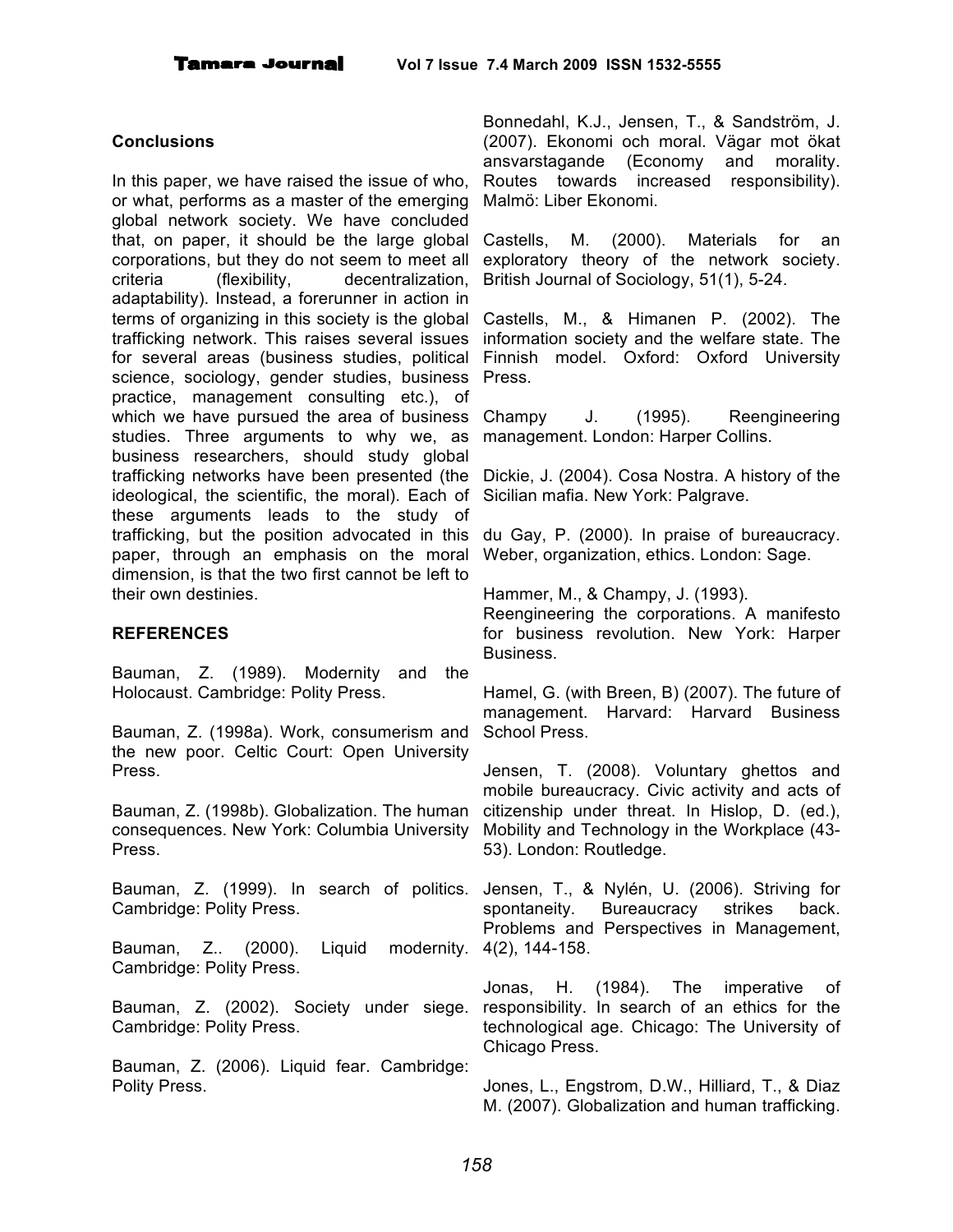Journal of Sociology & Social Welfare, 34(2), 107-122.

Kallinikos, J. (1996). Technology and society. Interdisciplinary studies in formal organisations. Munich: Accedo Verlagsgesellschaft mbH.

Kallinikos, J. (2001). The age of flexibility. Managing organizations and technology. Lund: approaches in entrepreneurship (235-250)*.* Academia Adacta.

Kallinikos, J. (2004). The social foundations of Sassen, S. (2007). The places and spaces of the bureaucratic order, Organization, 11(1), the global. An expanded analytic terrain. In 13-36.

Kanter, R.M. (1983). The change masters. 105). Cambridge: Polity Press. New York: Simon & Schuster.

Kotter, J.P. (1996). Leading change. Harvard: PanMacMillan. Harvard Business School Press.

Marine, F.J. (2006). The effects of organized The personal consequences of work in the crime on legitimate businesses, Journal of new capitalism. London: W.W. Norton & Financial Crime, 13(2), 214-234.

Naím, M. (2007). Illicit. How smugglers, Sennett, R. (2006). The culture of the new traffickers and copycats are hijacking the capitalism. New Haven: Yale University Press. global economy. London: Arrow books.

Peters, T. (1992). Liberation management. Polity Press. London: Macmillan.

Peters, T. (2003). Re-imagine. Business excellence in a disruptive age. London: Dorling Kindersley.

Phillips, R., Freeman, E.R., & Wicks, A.C. (2003). What stakeholder theory is not, Business Ethics Quarterly, 13(4), 479-502.

Rehn, A. (2006). Företagsekonomin och "la http://www.unglobalcompact.org/docs/issues trahison des clercs" (Business Studies and the Treason of the Intellectuals). Stockholm: Pink ICKING\_-\_THE\_FACTS\_-\_final.pdfMachine Books.

Rehn, A. (2008). On meta-ideology and moralization. A prolegomena to a critique of management studies. Organization, 15(4), 598-609.

Rehn, A. & Taalas, S. (2004). Of crime and assumptions in entrepreneurship. In Hjorth, D., & Steyaert C. (eds.), Narrative and discursive Cheltenham: Edward Elgar.

Held, D., & McGrew. A. (eds.), Globalization theory. Approaches and controversies (79-

Saviano, R. (2008). Gomorrah. London:

Sennett, R. (1999). The corrosion of character. Company Ltd.

Urry, J. (2003). Global complexity. Cambridge:

The United Nations Office on Drugs and Crime. (2006). Trafficking in persons. Global patterns. April 2006. See http://www.unodc.org/pdf/traffickinginpersons\_r eport\_2006-04.pdf

The United Nations. Global initiative to fight human trafficking (GIFT). No date stated. Human trafficking: the facts. See

doc/labour/Forced\_labour/HUMAN\_TRAFF